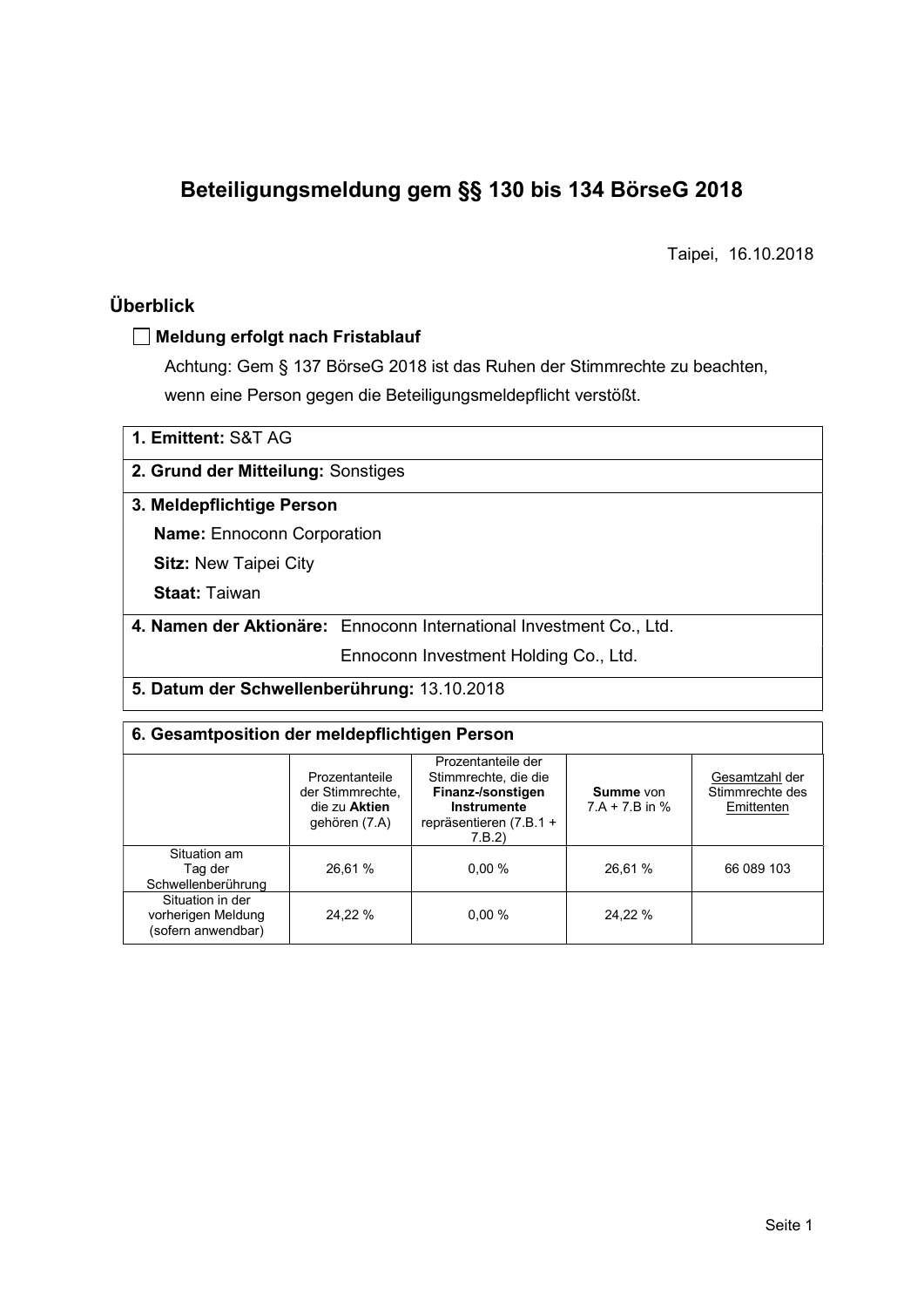# Details

# 7. Details über die gehaltenen Instrumente am Tag der Berührung der Schwelle:

| A: Stimmrechte, die zu Aktien gehören |                                           |                                         |                                       |                                    |  |  |
|---------------------------------------|-------------------------------------------|-----------------------------------------|---------------------------------------|------------------------------------|--|--|
|                                       |                                           | Anzahl der Stimmrechte                  | Prozentanteil der Stimmrechte         |                                    |  |  |
| <b>ISIN der Aktien</b>                | <b>Direkt</b><br>$(S$ 130 BörseG<br>2018) | Indirekt<br>$(S$ 133 Börse $G$<br>2018) | Direkt<br>$(S$ 130 Börse $G$<br>2018) | Indirekt<br>(§ 133 BörseG<br>2018) |  |  |
| AT0000A0E9W5                          |                                           | 17 585 008                              |                                       | 26,61 %                            |  |  |
| Subsumme A                            |                                           | 17 585 008                              |                                       | 26.61 %                            |  |  |

| B 1: Finanzinstrumente / sonstige Instrumente gem § 131 Abs 1 Z 1 BörseG 2018                                                                        |  |  |  |  |  |
|------------------------------------------------------------------------------------------------------------------------------------------------------|--|--|--|--|--|
| Anzahl der Stimmrechte<br>Prozentanteil der<br>die erworben werden<br>Art des Instruments<br>Ausübungsfrist<br>Verfalldatum<br>Stimmrechte<br>können |  |  |  |  |  |
|                                                                                                                                                      |  |  |  |  |  |
| Subsumme B.1                                                                                                                                         |  |  |  |  |  |

| B 2: Finanzinstrumente / sonstige Instrumente gem § 131 Abs 1 Z 2 BörseG 2018                                                                                      |  |  |              |  |  |  |
|--------------------------------------------------------------------------------------------------------------------------------------------------------------------|--|--|--------------|--|--|--|
| Physisches oder<br>Art des<br>Anzahl der<br>Prozentanteil<br>Ausübungsfrist<br>Verfalldatum<br>Cash Settlement<br>Stimmrechte<br>Instruments<br>der<br>Stimmrechte |  |  |              |  |  |  |
|                                                                                                                                                                    |  |  |              |  |  |  |
|                                                                                                                                                                    |  |  | Subsumme B.2 |  |  |  |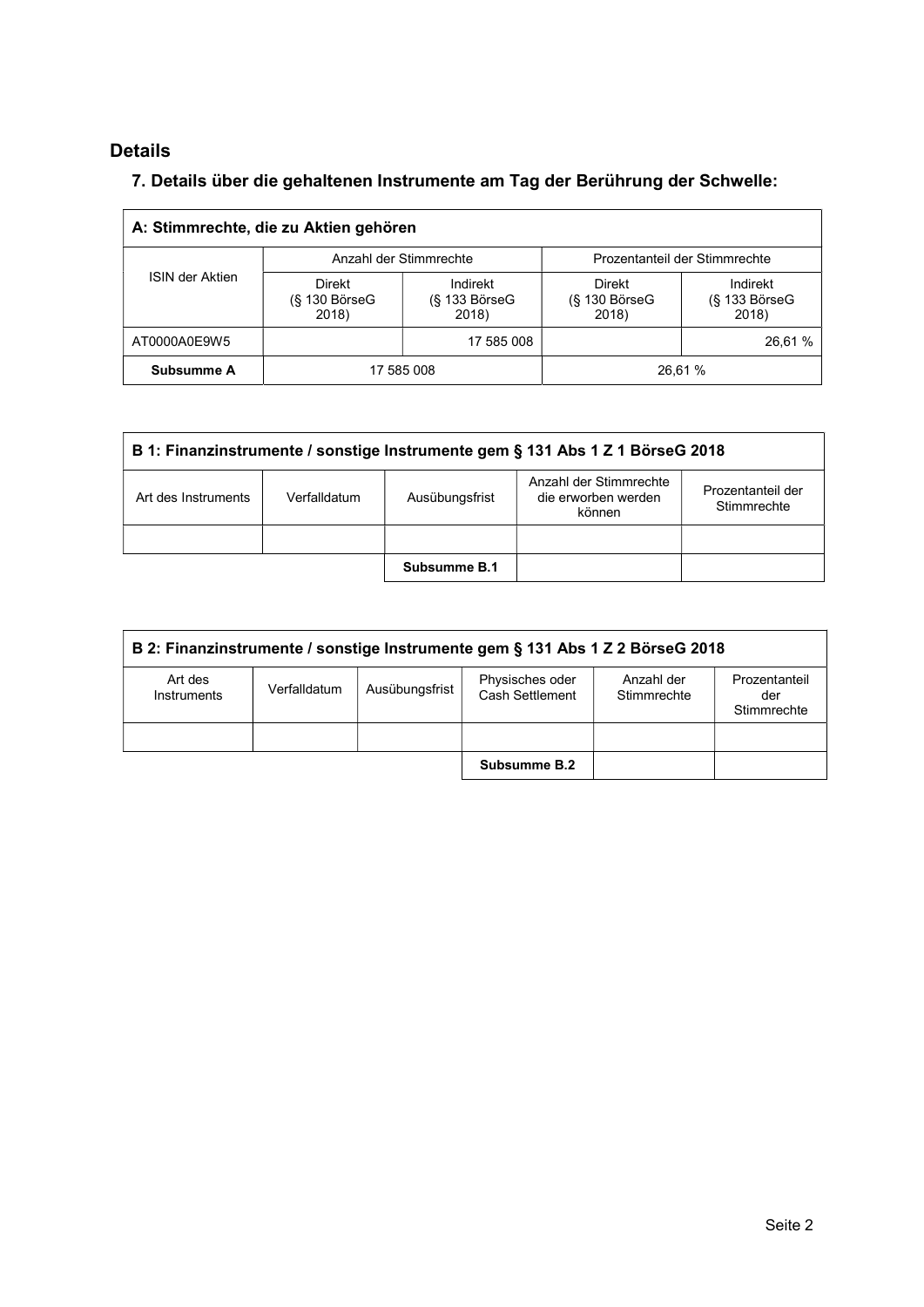# 8. Information in Bezug auf die meldepflichtige Person:

 Die meldepflichtige Person (Punkt 3) wird nicht von einer natürlichen/juristischen Person kontrolliert und kontrolliert auch keine andere Person, die direkt oder indirekt Instrumente am Emittenten hält.

 $\boxtimes$  Volle Kette der kontrollierten Unternehmen, über die die Stimmrechte und/oder Finanz-/sonstigen Instrumente gehalten werden, beginnend mit der obersten kontrollierenden natürlichen oder juristischen Person:

| <b>Ziffer</b>  | <b>Name</b>                                          | Direkt kontrolliert<br>durch Ziffer | Direkt gehaltene<br>Stimmrechte in<br>Aktien $(\%)$ | Direkt gehaltene<br>Finanz-<br>/sonstige<br>Instrumente (%) | <b>Total</b> von beiden<br>$(\% )$ |
|----------------|------------------------------------------------------|-------------------------------------|-----------------------------------------------------|-------------------------------------------------------------|------------------------------------|
|                | Ennoconn<br>Corporation                              |                                     | 0.00%                                               | $0.00 \%$                                                   | 0.00%                              |
| $\overline{2}$ | Ennoconn<br>International<br>Investment Co.,<br>Ltd. |                                     | 1,13 %                                              | 0.00%                                                       | 1,13 %                             |
| 3              | Ennoconn<br>Investment<br>Holdings Co.,<br>Ltd.      |                                     | 25,47 %                                             | 0.00%                                                       | 25,47 %                            |
|                |                                                      |                                     |                                                     |                                                             |                                    |

## 9. Im Falle von Stimmrechtsvollmacht

Datum der Hauptversammlung: -

Stimmrechtsanteil nach der Hauptversammlung: - entspricht - Stimmrechten

## 10. Sonstige Kommentare:

Durch die am 13.10.2018 im Firmenbuch des Landesgerichts Linz eingetragene Sachkapitalerhöhung bei der S&T AG, welche ausschließlich von den genannten Aktionären gezeichnet wurde, erhöht sich die Beteiligung der Ennoconn Corporation an der S&T AG von 24,11% (unter Berücksichtigung der seit der letzten Stimmrechtsmitteilung ausgegebenen, aber noch nicht im Firmenbuch eingetragenen Aktien aus Aktienoptionsprogrammen und vor Eintragung der gegenständlichen Sachkapitalerhöhung im Firmenbuch) auf 26,61%. Damit überschreitet Ennoconn Corporation die Schwelle von 25% der Stimmrechte an der S&T AG.)

Due to the non-cash capital increase at S&T AG, which was registered in the commercial register of the Regional Court Linz on October 13, 2018, and which was fully subscribed by the mentioned shareholders, Ennoconn Corporation's stake in S&T AG increased from 24.11% (reduced compared to the latest voting right declaration due to shares issued for stock option program and prior to registration of the current capital increase in the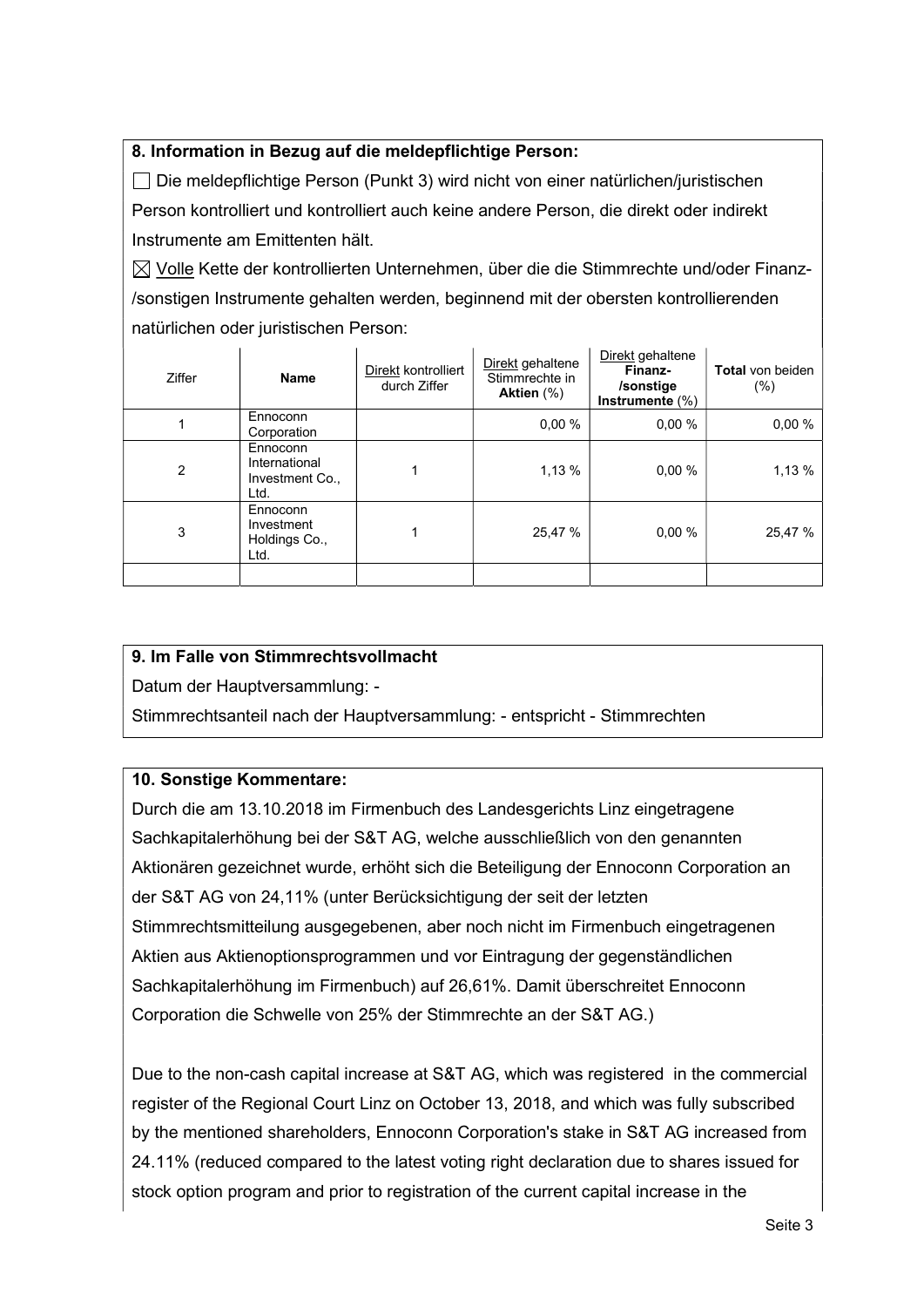companies register) to 26.61%. Ennoconn Corporation thus exceeds the threshold of 25% of the voting rights in S&T AG.

Taipei am 16.10.2018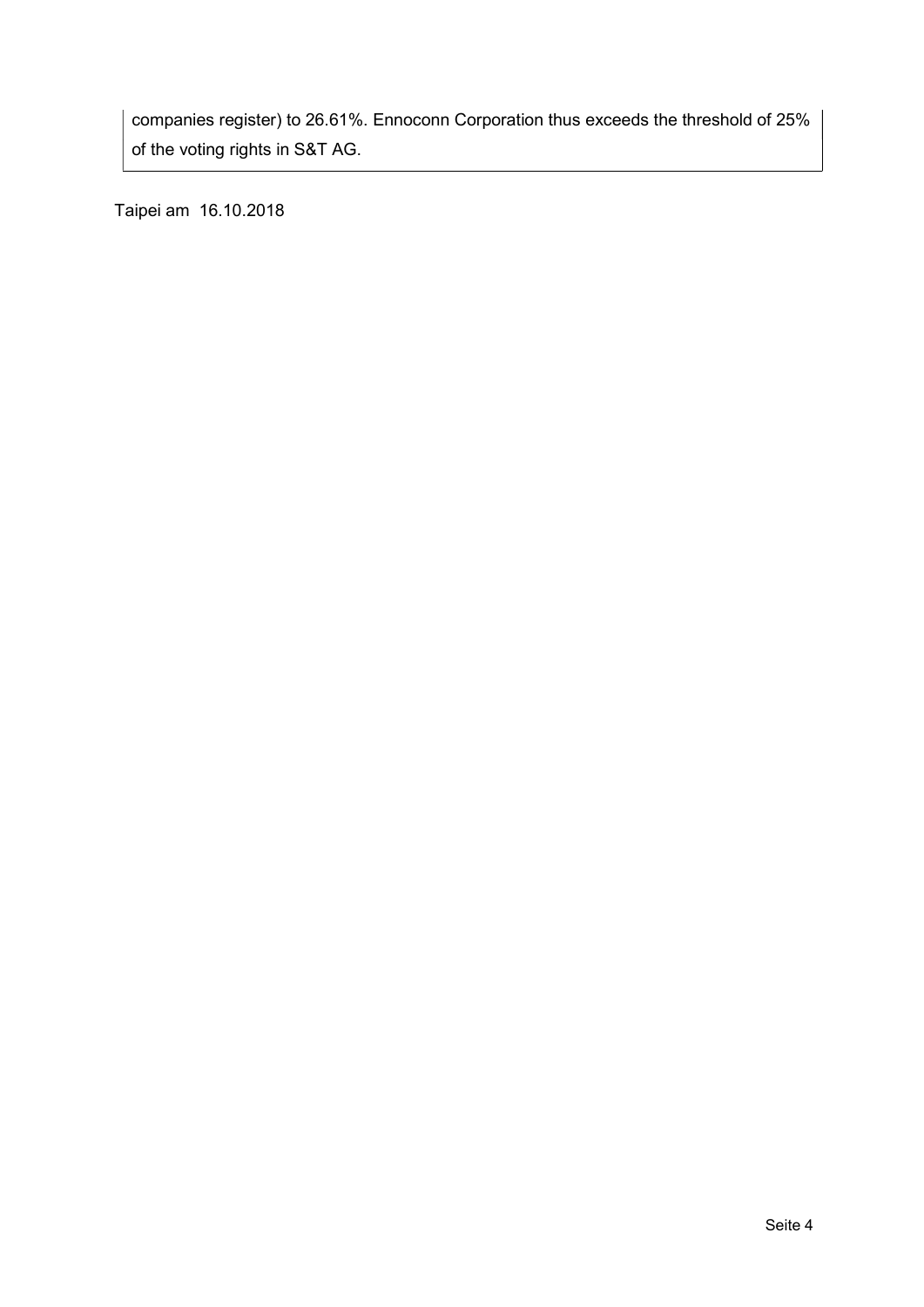# Major holdings notification pursuant to Sec. 130 to 134 BörseG 2018

Taipei, 16.10.2018

## **Overview**

#### $\Box$  Notification made after deadline

Caution: In case of violations of major holdings notification rules, please pay attention to Section 137 BörseG 2018 (Suspension of voting rights)

| <b>1. Issuer: S&amp;T AG</b> |  |
|------------------------------|--|
|------------------------------|--|

#### 2. Reason for the notification: Other

#### 3. Person subject to notification obligation

Name: Ennoconn Corporation

City: New Taipei City

Country: Taiwan

4. Name of shareholder(s): Ennoconn International Investment Co., Ltd.

Ennoconn Investment Holding Co., Ltd.

### 5. Date on which the threshold was crossed or reached: 13.10.2018

#### 6. Total positions

|                                                                                | % of voting rights<br>attached to<br>shares $(7.A)$ | % of voting rights<br>through<br>financial/other<br>instruments $(7.B.1 +$<br>7.B.2) | <b>Total</b> of both in %<br>$(7.A + 7.B)$ | Total number of<br>voting rights of<br>issuer |  |  |  |
|--------------------------------------------------------------------------------|-----------------------------------------------------|--------------------------------------------------------------------------------------|--------------------------------------------|-----------------------------------------------|--|--|--|
| Resulting situation on the<br>date on which threshold<br>was crossed / reached | 26.61 %                                             | 0.00%                                                                                | 26.61 %                                    | 66 089 103                                    |  |  |  |
| Position of previous<br>notification (if applicable)                           | 24.22 %                                             | 0.00%                                                                                | 24.22 %                                    |                                               |  |  |  |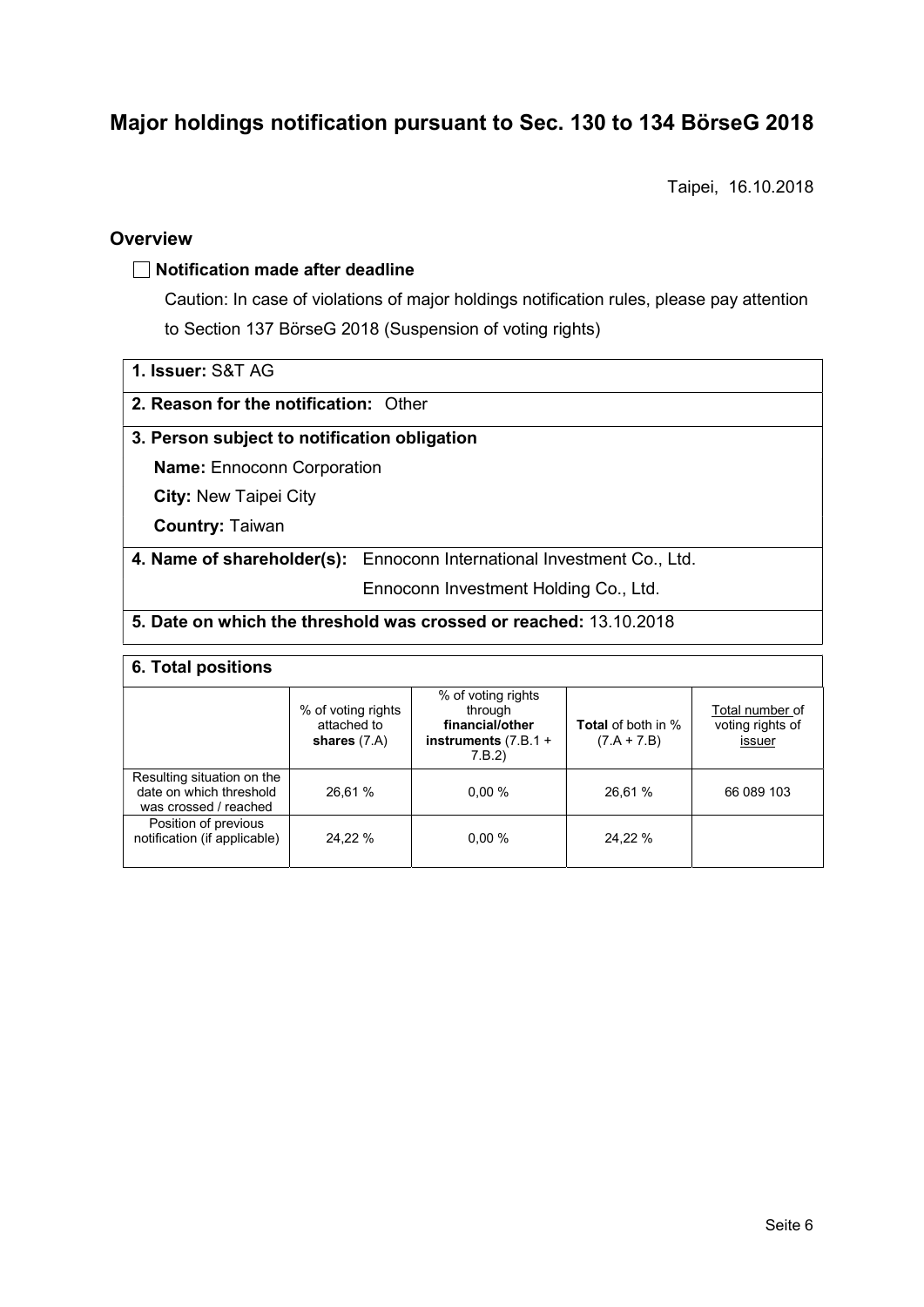# Details

# 7. Notified details of the resulting situation:

| A: Voting rights attached to shares |                                           |                                      |                                           |                                      |  |  |
|-------------------------------------|-------------------------------------------|--------------------------------------|-------------------------------------------|--------------------------------------|--|--|
| <b>ISIN Code</b>                    |                                           | Number of voting rights              | % of voting rights                        |                                      |  |  |
|                                     | <b>Direct</b><br>(Sec 130 BörseG<br>2018) | Indirect<br>(Sec 133 BörseG<br>2018) | <b>Direct</b><br>(Sec 130 BörseG<br>2018) | Indirect<br>(Sec 133 BörseG<br>2018) |  |  |
| AT0000A0E9W5                        |                                           | 17 585 008                           |                                           | 26,61 %                              |  |  |
| <b>SUBTOTAL A</b>                   |                                           | 17 585 008                           |                                           | 26.61 %                              |  |  |

| B 1: Financial / Other Instruments pursuant to Sec. 131 para. 1 No. 1 BörseG 2018 |                        |                     |                                                                                      |                    |  |
|-----------------------------------------------------------------------------------|------------------------|---------------------|--------------------------------------------------------------------------------------|--------------------|--|
| Type of instrument                                                                | <b>Expiration Date</b> | Exercise Period     | Number of voting<br>rights that may be<br>acquired if the<br>instrument is exercised | % of voting rights |  |
|                                                                                   |                        |                     |                                                                                      |                    |  |
|                                                                                   |                        | <b>SUBTOTAL B.1</b> |                                                                                      |                    |  |

| B 2: Financial / Other Instruments pursuant to Sec. 131 para. 1 No. 2 BörseG 2018                                                                      |  |  |                     |  |  |  |
|--------------------------------------------------------------------------------------------------------------------------------------------------------|--|--|---------------------|--|--|--|
| Expiration<br>Physical /<br>% of voting<br>Exercise<br>Number of<br>Type of instrument<br>Cash Settlement<br>rights<br>Period<br>voting rights<br>Date |  |  |                     |  |  |  |
|                                                                                                                                                        |  |  |                     |  |  |  |
|                                                                                                                                                        |  |  | <b>SUBTOTAL B.2</b> |  |  |  |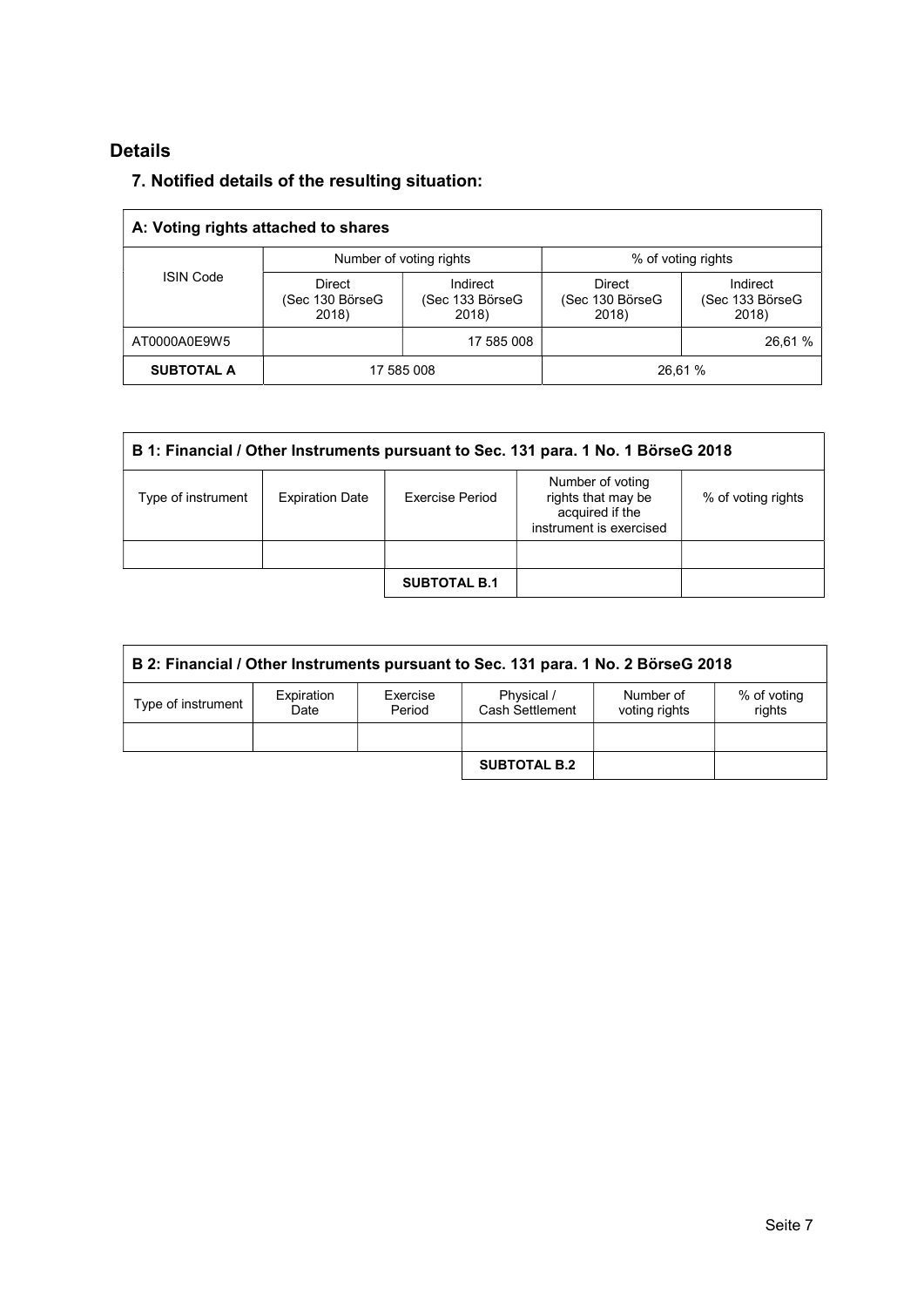# 8. Information in relation to the person subject to the notification obligation:

 $\Box$  Person subject to the notification obligation is not controlled by any natural person or legal entity and does not control any other undertaking(s) holding directly or indirectly an interest in the (underlying) issuer.

 $\boxtimes$  Full chain of controlled undertakings through which the voting rights and/or the financial/other instruments are effectively held starting with the ultimate controlling natural person or legal entity:

| No. | <b>Name</b>                                          | Directly<br>controlled by No. | <b>Shares</b> held<br>$\frac{\text{directly}}{8}$ | Financial/other<br><b>instruments</b><br>held directly (%) | <b>Total of both</b><br>(%) |
|-----|------------------------------------------------------|-------------------------------|---------------------------------------------------|------------------------------------------------------------|-----------------------------|
|     | Ennoconn<br>Corporation                              |                               | 0.00%                                             | 0.00%                                                      | 0,00%                       |
| 2   | Ennoconn<br>International<br>Investment Co.,<br>Ltd. |                               | 1,13 %                                            | 0.00%                                                      | 1,13 %                      |
| 3   | Ennoconn<br>Investment<br>Holdings Co.,<br>Ltd.      |                               | 25,47 %                                           | 0.00%                                                      | 25,47 %                     |
|     |                                                      |                               |                                                   |                                                            |                             |

### 9. In case of proxy voting

Date of general meeting: -

Voting rights after general meeting: - is equivalent to - voting rights.

## 10. Sonstige Kommentare:

Durch die am 13.10.2018 im Firmenbuch des Landesgerichts Linz eingetragene Sachkapitalerhöhung bei der S&T AG, welche ausschließlich von den genannten Aktionären gezeichnet wurde, erhöht sich die Beteiligung der Ennoconn Corporation an der S&T AG von 24,11% (unter Berücksichtigung der seit der letzten Stimmrechtsmitteilung ausgegebenen, aber noch nicht im Firmenbuch eingetragenen Aktien aus Aktienoptionsprogrammen und vor Eintragung der gegenständlichen Sachkapitalerhöhung im Firmenbuch) auf 26,61%. Damit überschreitet Ennoconn Corporation die Schwelle von 25% der Stimmrechte an der S&T AG.)

Due to the non-cash capital increase at S&T AG, which was registered in the commercial register of the Regional Court Linz on October 13, 2018, and which was fully subscribed by the mentioned shareholders, Ennoconn Corporation's stake in S&T AG increased from 24.11% (reduced compared to the latest voting right declaration due to shares issued for stock option program and prior to registration of the current capital increase in the